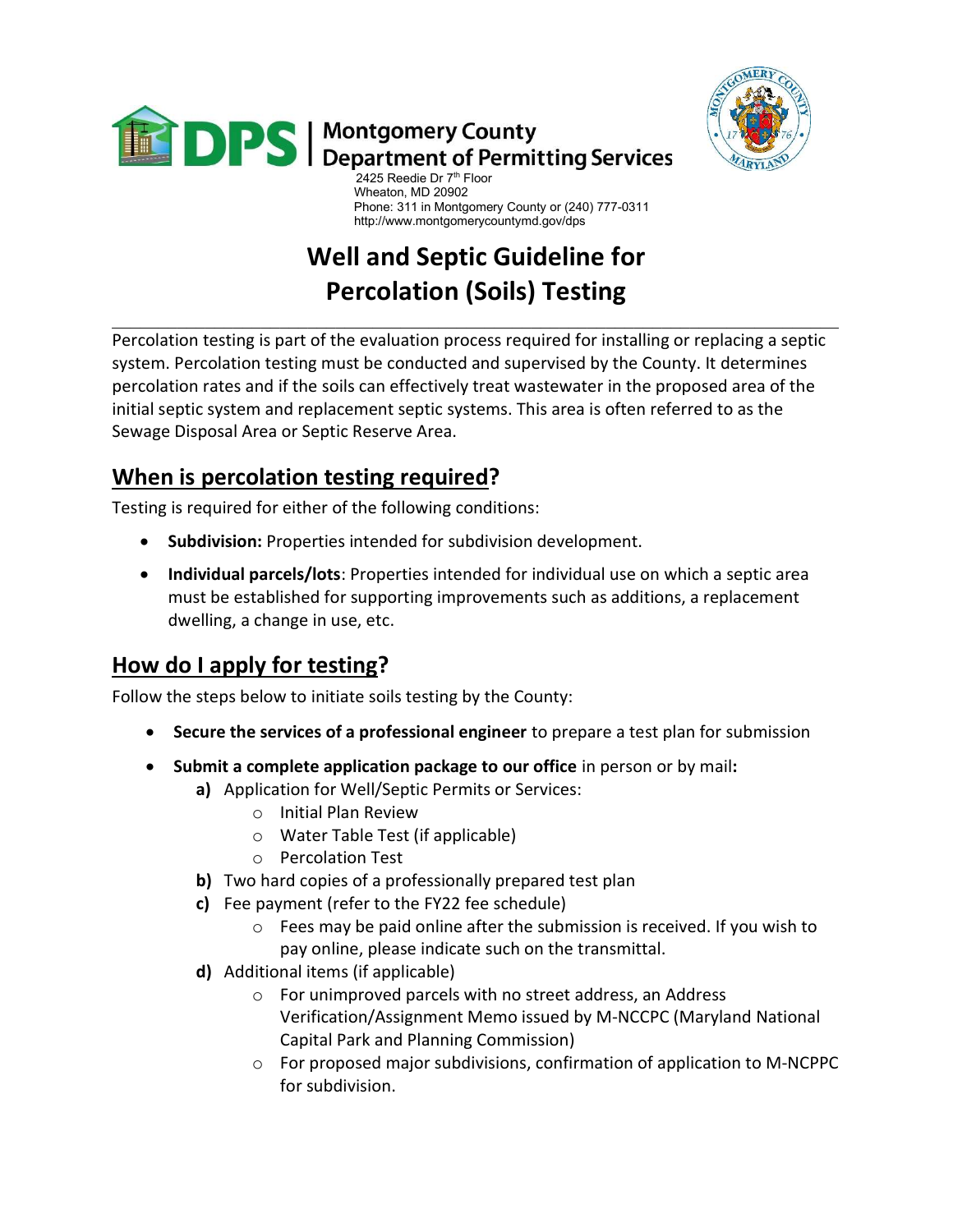- o For unplatted parcels, an exemption memo from M-NCPPC confirming that the property is exempt from platting requirements.
- A well and septic plan reviewer will review the submission. If the test plan is approved the reviewer will approve locations for water table and/or percolation testing. If not, comments will be sent to the engineer for further revisions.
- The approved test sites will be forwarded to the engineer. The professional engineer/licensed surveyor must stake out all approved test sites in advance of testing.
- Secure the services of a qualified excavator. An experienced excavator must prepare the test holes for evaluation by the County (see details below). The excavator must also contact the area Well and Septic Inspector to schedule the test date(s).

## What are the testing requirements?

- Water Table Tests: Percolation tests must be supported by 'water table' tests. A water table test must be conducted in a declared wet season (period of the seasonally high water table) typically Feb.  $1^{st}$  thru April  $15^{th}$ . The purpose of the water table test is to confirm depth to seasonally high groundwater. The test should be proposed at or below the lowest elevation of the proposed septic area. If successful water table tests are completed, then percolation tests may be conducted any time of year except in areas restricted by wet season soils (see description below). Water table tests are always required unless it has been determined by County staff that there is sufficient water table data on record. If scheduling allows, it is possible to conduct water table and percolation tests simultaneously.
- Restrictions:
	- o Original Soils: Testing cannot be conducted within disturbed soils.
	- $\circ$  Floodplains: Tests cannot be conducted within a floodplain.
	- $\circ$  Wet Season Soils: Septic areas proposed in hydraulic soils, known as 'wet season' or 'restricted' soils, may only be tested during a declared wet season.

## How should the test site(s) be prepared?

Test site preparation may vary based on the test site conditions and approved plan.

- Types of soils tests:
	- $\circ$  Water Table tests The site must be excavated to a total depth of fifteen (15) feet, or to the point at which the excavator encounters groundwater and/or excessive rock fragments.
	- $\circ$  Percolation tests (for trench systems) The sites must each be presoaked with approximately five (5) gallons of clean water, no more than twenty-four (24) hours before testing. Each test site must consist of one (1) shallow and one (1) deep test. The exact depths will be determined based on soil conditions at the discretion of the excavator. Test cups must be six (6) to eight (8) inches in diameter, and thirty (30) inches in total depth.
	- $\circ$  Sand Mound tests (for sand mound systems) A infiltrometer test must be conducted within the most restrictive layer of the upper 24" of soil. The test should be conducted at the geometric center of the proposed sand mound sites.